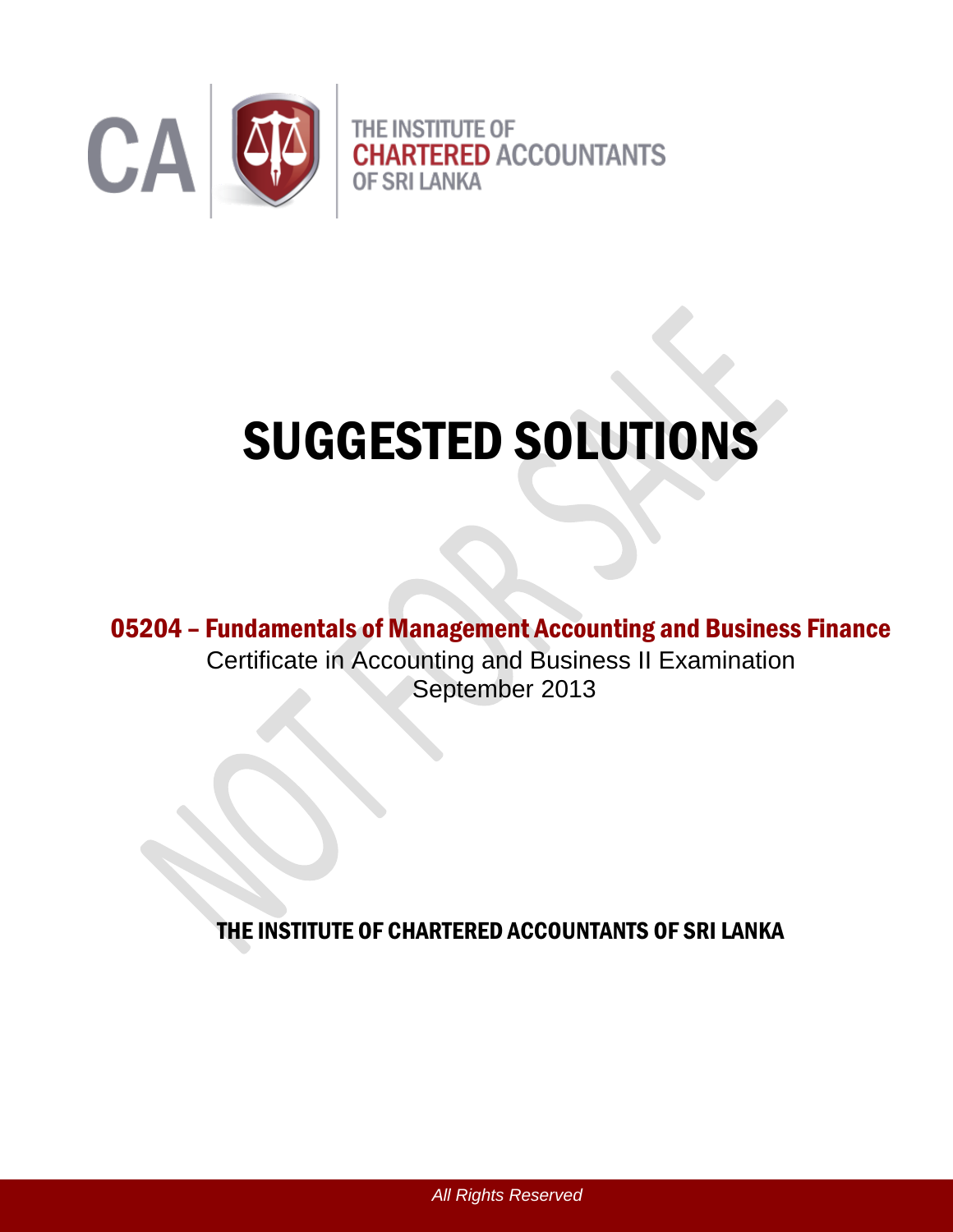- (a) Following Points need to be covered
	- ♦ Acceptance of projects with IRR marginally above 6.6% will dilute the overall return on capital
	- Raising too much of debt will increase the risk, marginal borrowing rate and the overall risk premium.
	- If the company wants to maintain the present capital structure, any debt raised now will be balanced by equity in the future. This will bring back the cost of capital to 11.4%
	- Even if the company is willing to continue with a modified capital structure there is a limit upto which debt can be raised and there after the company will be compelled to raise other sources of capital
	- Considering the above, selection of projects should be based on overall cost of capital of 11.4%.

(5 marks)

#### (b)

#### (i) **Cost of equity**

Using dividend growth model

| $D_1 =$<br>$D_1 =$ | $D_0(1 + g)$<br>$5*1.1$<br>$\equiv$ | 5.5 |
|--------------------|-------------------------------------|-----|
| $g =$              |                                     | 10% |
| $P =$              |                                     | 110 |
|                    |                                     |     |

Cost of equity =  $\underline{D_1} + g$  = (5.50/110)+10% = 1**5.00%** 

#### **Cost of debt (bonds)**

Redemption value  $(Rs.) = 1,000.00$ Interest per annum  $(Rs.) = 122.40$  (after tax)

P

| rear |                  | Rs. Mn  | @ 9%  | Rs.        |
|------|------------------|---------|-------|------------|
|      | Market price     | ,070.00 | 1.000 | (1,070.00) |
| $-4$ | Interest         | 122.40  | 3.240 | 396.58     |
| 4    | Redemption value | .000.00 | 0.708 | 708.00     |
|      |                  |         |       |            |

| Year | ∼F               | Rs. Mn     | DR @ 12%  | $\mathcal{N}$ (Rs.) |
|------|------------------|------------|-----------|---------------------|
|      | Market price     | 1,070.00   | $1.000\,$ | (1,070.00)          |
| l -4 | Interest         | 122.40     | 3.037     | 371.73              |
|      | Redemption value | $00.000$ , | 0.636     | 636.00              |
|      |                  |            |           | 62.2                |

After tax cost of debt = 9% + (12%-9%)/(34.58+62.27)\*34.58 = **10.07%**

**(6 marks)**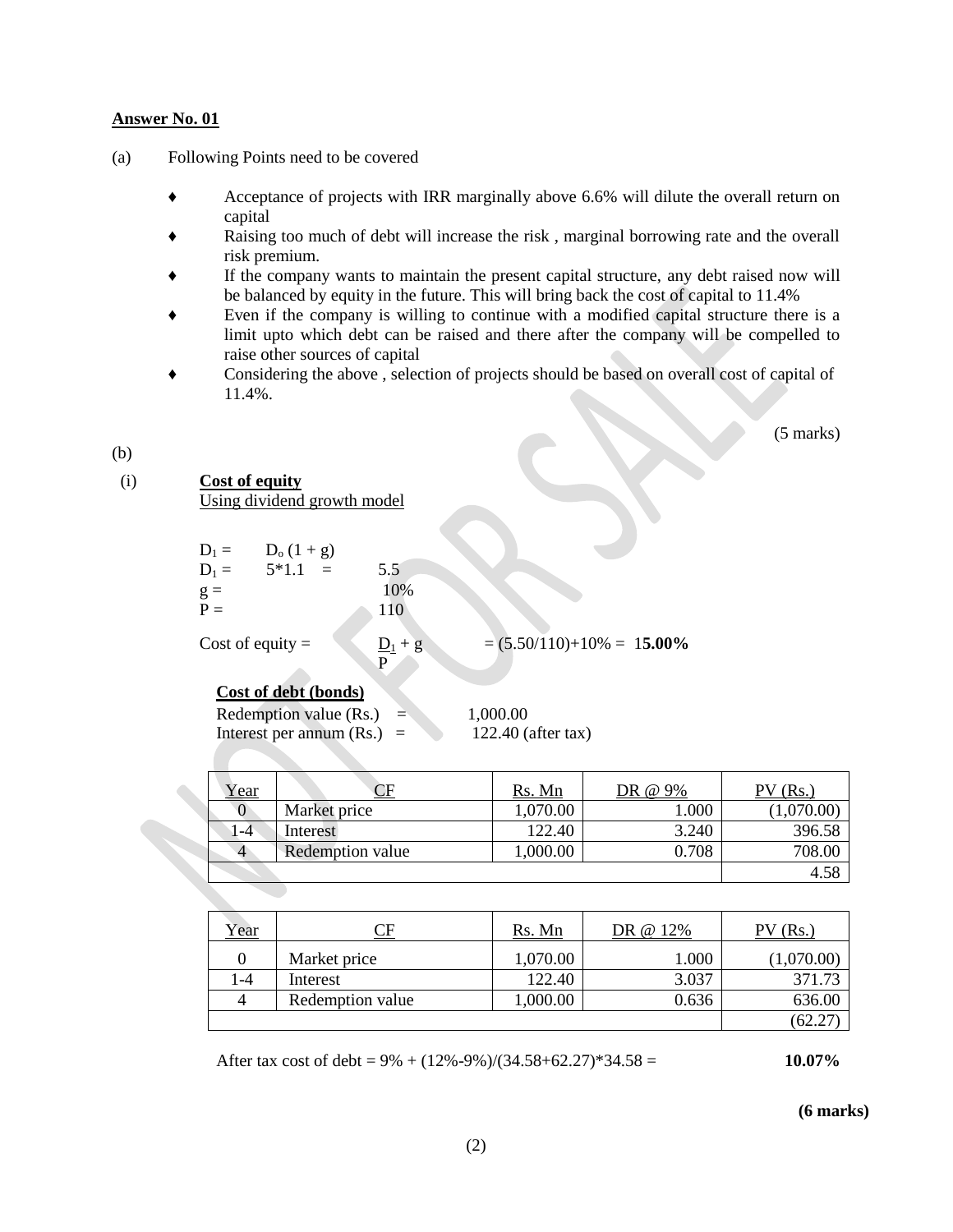**Weighted average cost of capital (Book value method)**

|        | Value | Cost   | WACC  |
|--------|-------|--------|-------|
| Equity | 900   | 15.00% | 10.0% |
| Debt   | 450   | 10.07% | 3.4%  |
| WACC   | 1,350 | WACC   | 13.4% |

#### **Alternative answer Weighted average cost of capital (Market value method)**

|             | <b>Book value</b> | Value | Cost        | <b>WACC</b> |
|-------------|-------------------|-------|-------------|-------------|
|             |                   |       |             |             |
| Equity      | 900               | ,100  | 15.00%      | 10.4%       |
|             |                   |       |             |             |
| Debt        | 450               | 482   | 10.07%      | 3.1%        |
| <b>WACC</b> |                   | ,582  | <b>WACC</b> | 13.5%       |

Ä

#### (c)

**(2 marks)**

#### (i) **Net Asset Value Method**

Total net asset value  $(Rs.)$  = stated capital + retained earnings

| Value per share | Rs. 15.56 per share  |
|-----------------|----------------------|
| No. of shares   | 45 $(9/20 % x 100%)$ |
|                 | $450 + 250 = 700$    |

#### **P/E ratio Method**

| Value per share                  | Rs.      | 16 per share |
|----------------------------------|----------|--------------|
| $EPS$ (Rs.)                      |          |              |
| Company P/E (Industry $*$ 50%) = | 8 times  |              |
| <b>Industry P/E</b>              | 16 times |              |

**(4 marks)**

- 
- $(i) \rightarrow$  Assets and liabilities are accurately valued in the balance sheet The value of the company is reasonably reflected in its net assets.
	- Going concern of the company is not affected
	- All the liabilities are identified and accounted for.

#### **(1 mark)**

- (iii) ♦ It is a market base share valuation and therefore gives a realistic picture.
	- Information is readily available and therefore can be calculated easily.
	- ♦ It is based on earnings of the company

**(2 marks)**

(ii)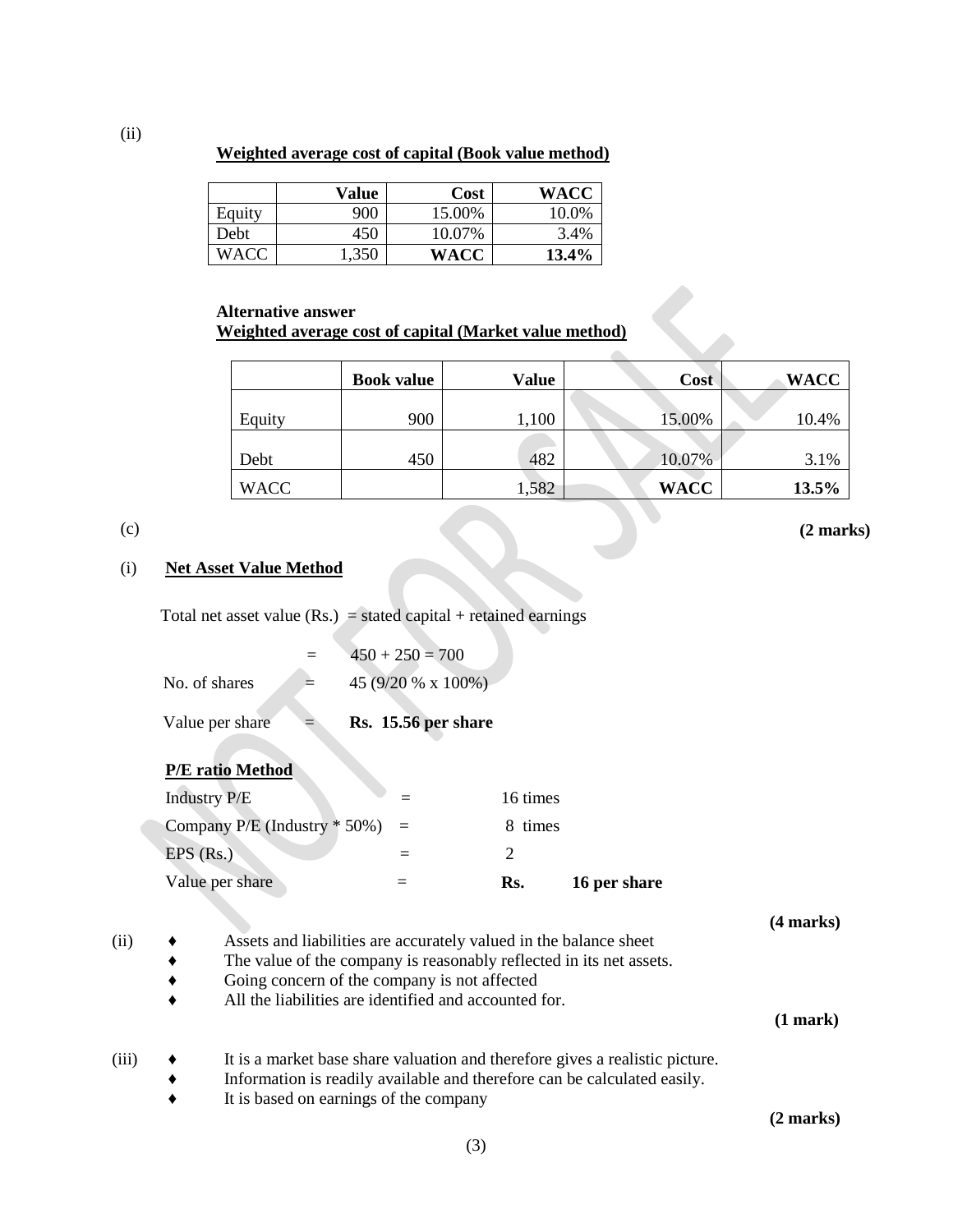(a) Financial accounting mainly uses the historical and committed cost information in order to calculate the profit or loss incurred for a specific period of time. The costs used for management decision making will be all the costs which are affected from taking up that decision, so called incremental cost.

#### **Examples**

Sunk cost - is a part of financial accounting but not considered for decision making.

Opportunity cost - is a not considered in financial accounting but considered for decision making

Apportioned cost - is a part of financial accounting but not used for decision making

Future costs - Financial accounting considers only historical cost but for decision making future costs are considered. **(5 marks)**

| (b)                                                     | <b>Jaffna</b><br>(Rs) | <b>Galle</b><br>(Rs) | <b>Note</b>    |
|---------------------------------------------------------|-----------------------|----------------------|----------------|
| Material A - available in stock (at original cost)      | 3,888,000             |                      |                |
| Material A - confirmed orders placed (at original cost) | 5,472,000             |                      | $\overline{2}$ |
| Material A - orders not placed yet (at current cost)    | 12,000,000            |                      | 3              |
| Material B - available in stock (at original cost)      |                       | 9,920,000            | $\overline{4}$ |
| Material C - orders not placed yet (at current cost)    |                       | 14,240,000           | 5              |
| Labour - hired from local area                          | 17,200,000            | 22,000,000           | 6              |
| Project management                                      |                       |                      | 7              |
| Accommodation and travel for project management         | 1,360,000             | 1,120,000            | 8              |
| <b>Machinery Rental Income</b>                          | (1,200,000)           |                      | 9              |
| <b>Penalty Clause</b>                                   |                       | 5,600,000            | 10             |
| Total contract costs                                    | 38,720,000            | 52,880,000           |                |
| <b>Contract Price</b>                                   | 57,600,000            | 70,400,000           |                |
| Net Benefit                                             | 18,880,000            | 17,520,000           |                |

Based on the above, Jaffna project is recommended

#### **Note:**

- 1 If material A is not used on the Jaffna contract it is more beneficial to use it as a substitute material thus avoiding future purchase of Rs 3.888Mn (4.32\*.9)
- 2 It is assumed that it is not possible to cancel the purchase when there are confirmed orders already placed. Therefore the cost will occur whatever future alternative is selected. The material will be used as a substitute material if they are not used for the contract, and therefore the relevant cost is the purchase price of the substitute.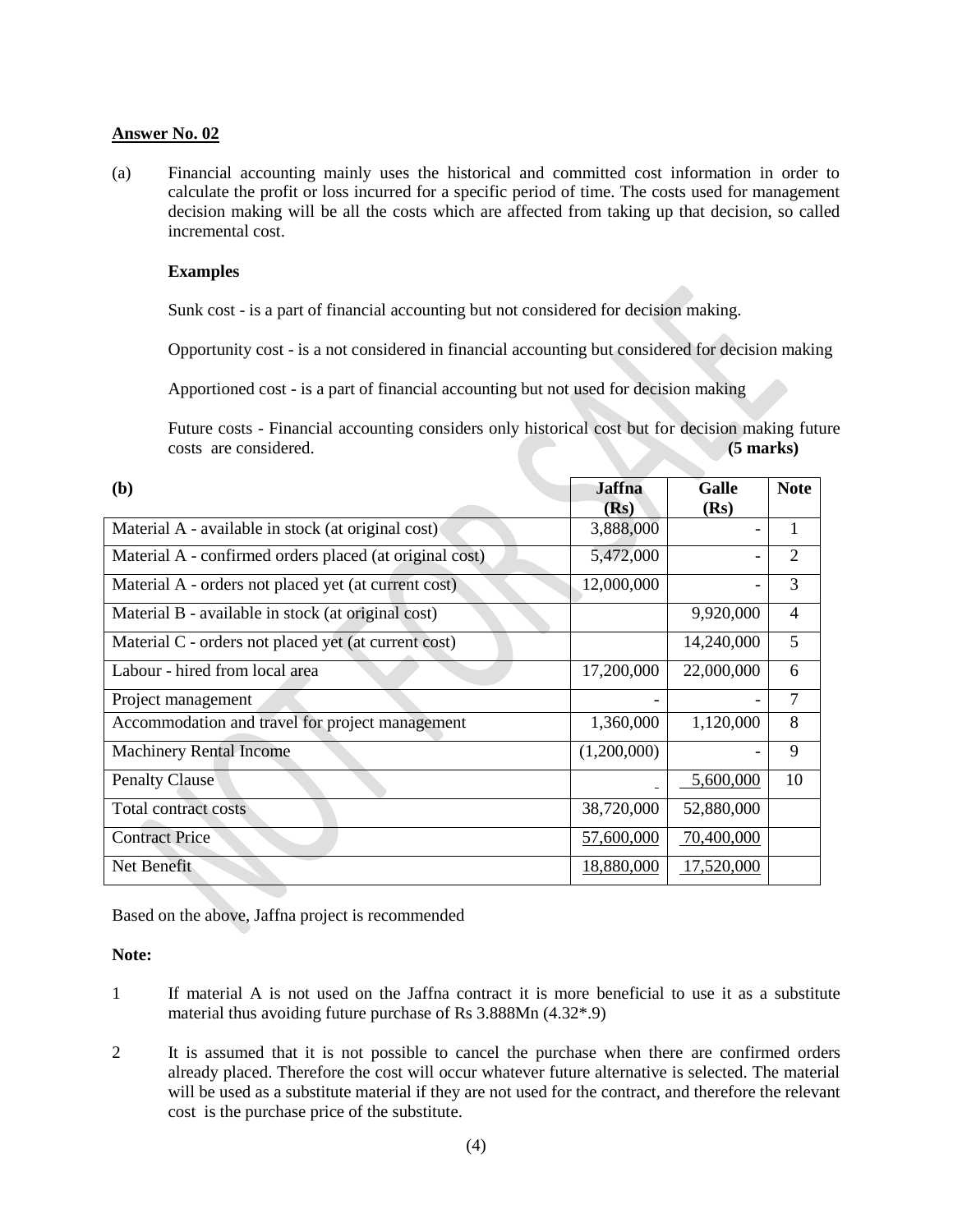- 3. The material has not been ordered yet and the cost will only be incurred if the contract is undertaken. Therefore the additional cash flow of Rs 12 Mn will be incurred if the company undertake the Jaffna contract
- 4. Material B is in common use and the company should not dispose it. Using material B for Galle project means that these stock has to be replaced at a cost of Rs 9.92 Mn.( Rs 4.96 Mn\*2)
- 5. Rs.14.24 Mn will be incurred an incremental cost if the Galle project is undertaken.
- 6. It is considered that the labour is an incremental cost and therefore relevant.
- 7. Project management cost is a sunk cost and therefore not relevant.
- 8. These costs will be incurred only if the contract is undertaken.
- 9. If the Jaffna project is undertaken the company will be able to hire out the surplus plant at a rental of Rs 1.2 Mn.
- 10. If the Galle Project is undertaken the company has to withdraw the Jaffna project and incur Rs 5.6 Mn as penalty.

Cost for the Headquarter will continue whichever option is selected and therefore they are not relevant costs.

It is assumed that there will be no differential cash flows relating to notional interest.

Depreciation is a sunk cost and irrelevant for decision making.

**Answer No. 03**

#### **(Total - 15 Marks)**

(a) (i) Price elasticity of demand means the sensitivity of demand to the changes in price. Demand is elastic when there are substitutes for a product, or when customers do not value the product very highly. Therefore a small increase or decrease in price causes a larger decrease/increase in demand. Alternatively demand is inelastic when customers place a high value on the product, or when no close substitutes exist; the result is such that a small increase/decrease in price causes only a proportionately smaller decrease/ increase in the quantity demanded

> When pricing a product it requires to consider the price elasticity of the demand. If it is elastic a slight increase in price can decrease the demand in a proportionately higher quantity and vice versa. On the other hand, if a product is having an inelastic demand price increases will have proportionately lower impact to the demand.

#### **(2 marks)**

(ii) A Price skimming strategy is an attempt to exploit those sections of the market that are relatively insensitive to price changes. This offers a safeguard against unexpected future increase in cost or large fall in demand after a novelty appeal has declined. This policy should not be adopted when number of close substitutes are already being marketed.

A Penetration pricing policy is based on the concept of charging low prices initially with the intention of gaining rapid acceptance of the product. Such a policy is appropriate when close substitutes are available or when it is easy to enter to the market.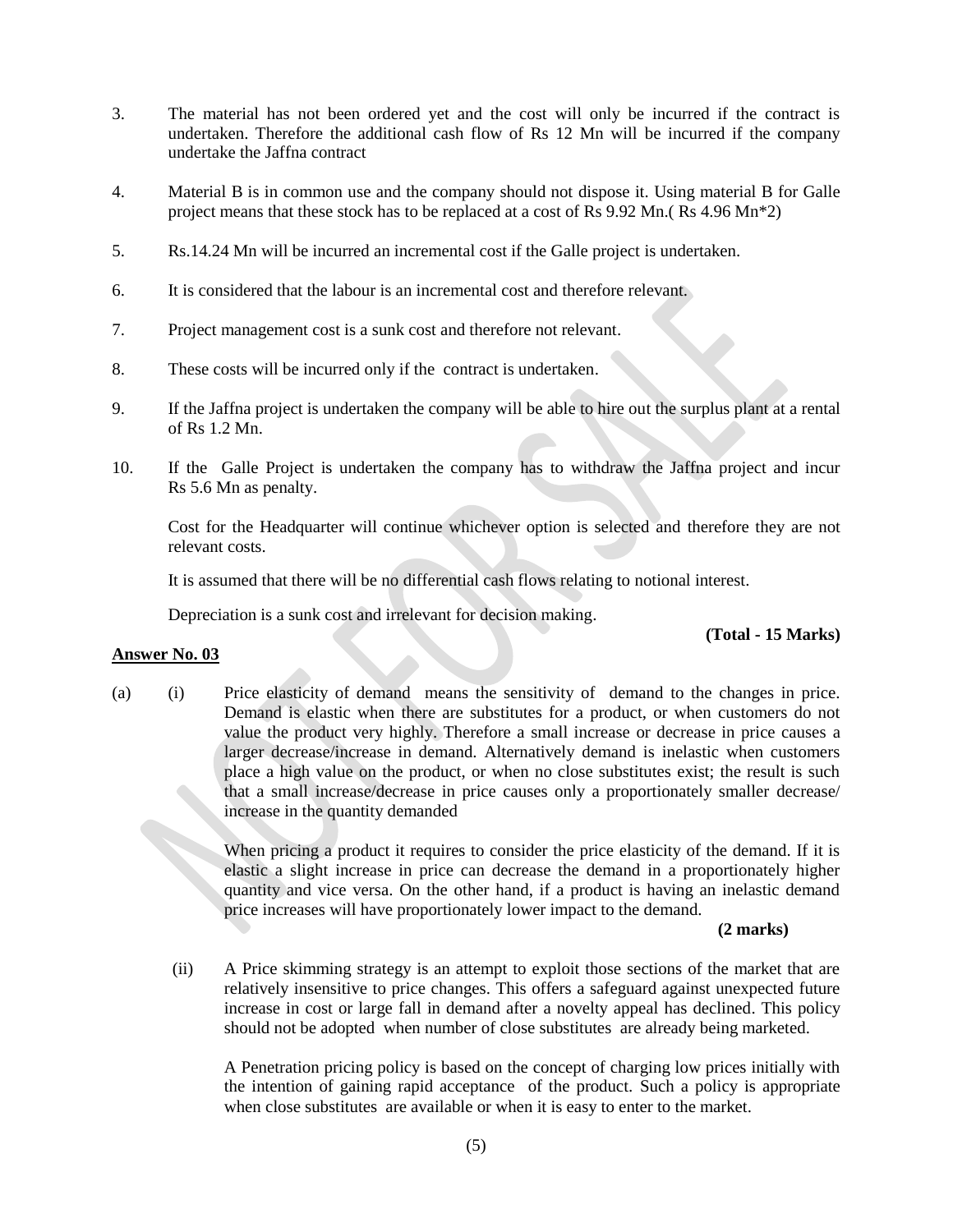| Total ROI 50,000 X 20%<br>Common head office expenses<br>Indirect factory overheads<br>Total Mark-up required |                                                                      | <b>Rs</b> ' 000<br>10,000<br>8,600<br>6,000<br>24,600 |
|---------------------------------------------------------------------------------------------------------------|----------------------------------------------------------------------|-------------------------------------------------------|
| Direct cost of 800 RECS<br>Direct cost of 1600 Hrs                                                            | 12,500 X 800<br>1,600 X 4,000                                        | 10,000<br>6,400<br>16,400                             |
| Mark-up as a % of direct cost                                                                                 | X 100<br>24,600<br>16,400                                            | 150%<br>$=$                                           |
| Price of one RECS                                                                                             | $12,500 + 12,500 \text{ X } 150\%$<br>$\equiv$<br>31,250<br>$\equiv$ | <b>Rs' 000</b>                                        |
| Cost of 1600 hrs<br>Mark up @ 150%                                                                            |                                                                      | 6,400<br>9,600<br>16,000                              |
| Chargeable Hrs                                                                                                | 1200<br>1600 X 75%<br>$=$                                            |                                                       |
| Price per chargeable Hrs                                                                                      | 16,000,000<br>1200                                                   |                                                       |
| Price per chargeable Hrs                                                                                      | 13333.33                                                             |                                                       |
| (ii)                                                                                                          |                                                                      |                                                       |
| <b>Annual forecast profit Statement</b>                                                                       |                                                                      |                                                       |
| Sale of RECS                                                                                                  | 800X 31,250                                                          | <b>Rs</b> '000<br>25,000                              |
| Service Package                                                                                               | 13,333 X 1200                                                        | 16,000<br>41,000                                      |
| Manufacturing Cost of RECS                                                                                    | 800 X 12,500                                                         | (10,000)                                              |
| Direct of service Package 4,000 X 1600                                                                        |                                                                      | (6,400)<br>24,600                                     |
| Fixed OH                                                                                                      |                                                                      | (6,000)                                               |
| HO Exp                                                                                                        |                                                                      | (8,600)                                               |
| Profit                                                                                                        |                                                                      | 10,000                                                |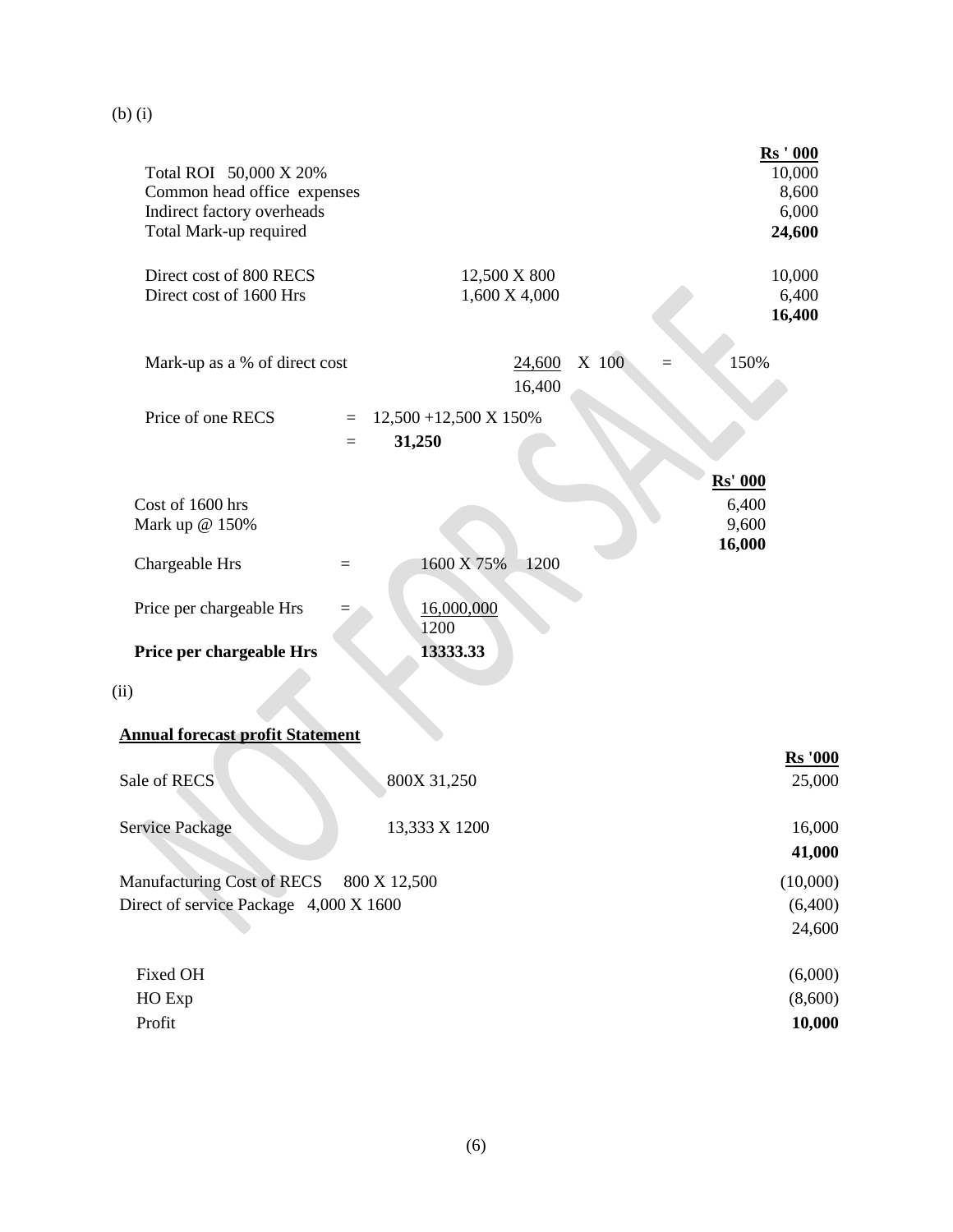| (a) | Using the high and low method                               |     | <b>Highest</b><br>output | Lowest<br>output |
|-----|-------------------------------------------------------------|-----|--------------------------|------------------|
|     | Output                                                      |     | 300,000                  | 200,000          |
|     | Production overheads (Rs. '000)                             |     | 13,500                   | 12,000           |
|     | Difference in output                                        |     |                          | 100,000          |
|     | Variable cost for difference                                |     |                          | 1,500,000        |
|     | Per unit variable overheads (Rs.)                           |     |                          | 15.00            |
|     | With the increase of 10% (Rs.)                              |     |                          | 16.50            |
|     | Total fixed overheads (Rs.)                                 |     | 9,000                    | 9,000            |
|     | Increased overheads (10%)                                   |     | 9,900                    | 9,900            |
|     | Therefore,                                                  |     |                          |                  |
|     | $Y = 9,900,000 + 16.5X$                                     |     |                          |                  |
|     | Where;                                                      |     |                          |                  |
|     | $Y = Total cost$                                            |     |                          |                  |
|     | $X = No$ . of bottles manufactured                          |     |                          |                  |
|     |                                                             |     |                          |                  |
| (b) | 250,000 output level                                        |     |                          |                  |
|     | <b>Fixed overheads</b>                                      |     | 9,900,000                |                  |
|     | Variable overheads (16.5*250,000)                           |     | 4,125,000                |                  |
|     | Total production overheads                                  | $=$ | 14,025,000               |                  |
| (c) | <u>Budgeted output level = <math>250,000</math> bottles</u> |     |                          |                  |
|     | Total hours (3Mn/240)                                       |     | hours                    | 12,500           |
|     | Per bottle labour time (12,500/250,000*60)                  |     | Minutes                  | 3.00             |
|     | Variable overheads per hour (16.50/3*60)                    |     |                          | 330.00           |
|     | Budgeted fixed overheads (Rs.)                              |     |                          | 9,900,000        |
|     | Per hour fixed overheads absorption (Rs.)                   |     |                          | 792.00           |

| (d)        |                                                                               |            |     |
|------------|-------------------------------------------------------------------------------|------------|-----|
| (i)        | Variable Overheads exp. Variance $=$ (Std OH for Act hours - Act VOH)         |            |     |
|            | $((330*12,100) - 3,581,600) =$                                                | 411,400    | Fav |
| $\rm (ii)$ | VOH efficiency variance $=$ (Std hour for Act output - Actual hours) Std rate |            |     |
|            | $((3*240,000)/60 - 12,100)$ 330 =                                             | (33,000)   | Adv |
| (iii)      | FOH expenditure variance = Btd OH - Actual OH.                                |            |     |
|            | $(9,900,000 - 8,900,000)$                                                     | 1,000,000  | Fav |
| (iv)       | FOH volume variance $=$ (actual production - btd production) std FOH per unit |            |     |
|            | $(240,000 - 250,000)$ * 792/60 * 3 =                                          | (396,000)  | Adv |
| (iv)       | FOH volume capacity variance $=$ (actual hours- btd hours) std rate per hour  |            |     |
|            | $(12,100 - 12,500)*792 =$                                                     | (316, 800) | Adv |
| (v)        | FOH volume efficiency variance $=$ (std hours- act hours) std rate per hour   |            |     |
|            | $(12,000 - 12,100)*792 =$                                                     | (79,200)   | Adv |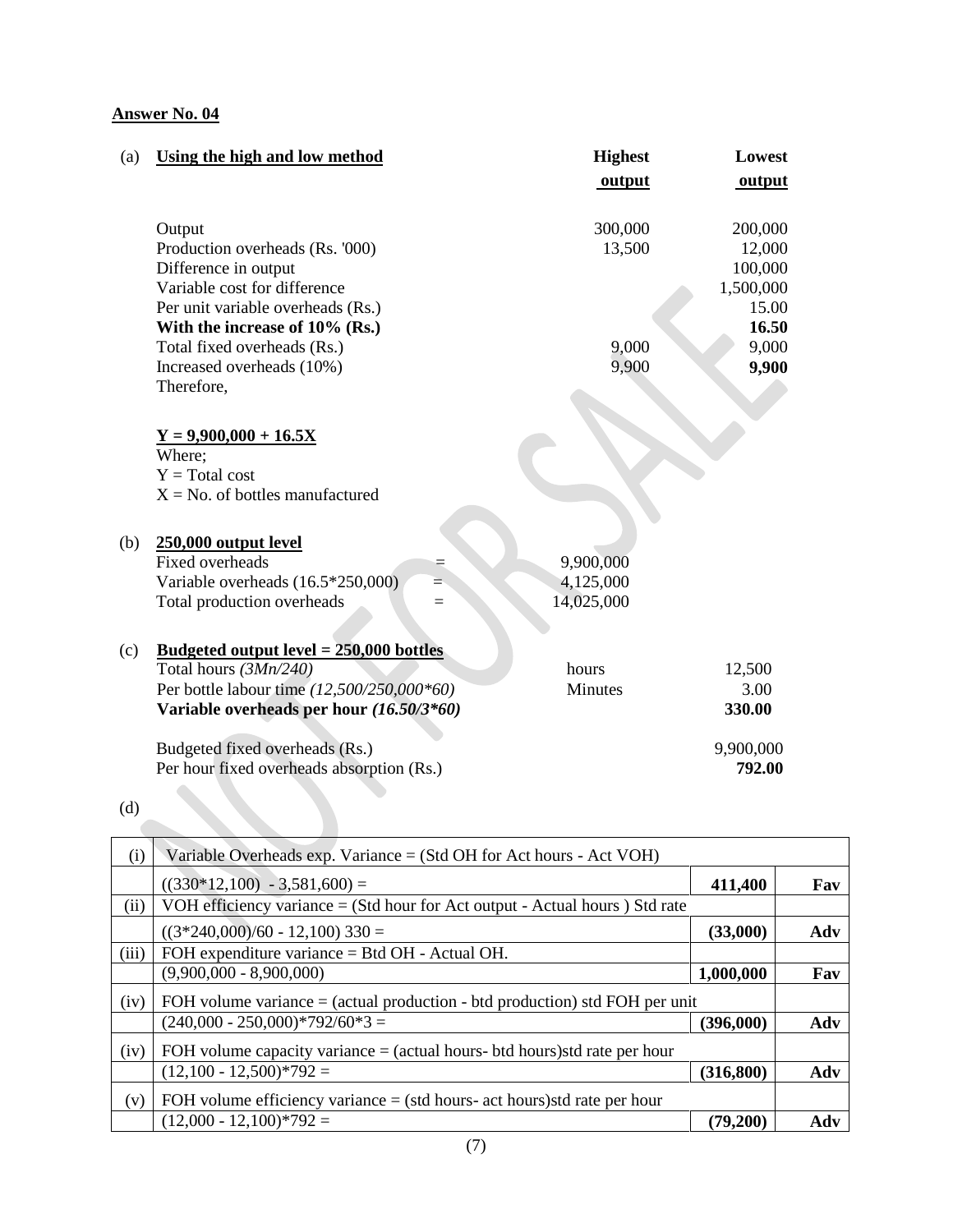| (a) | <b>Production Budget</b> |         |          |          |                |
|-----|--------------------------|---------|----------|----------|----------------|
|     |                          | October | November | December | <u>January</u> |
|     | <b>Sales</b>             | 10,000  | 12,000   | 9,000    | 11,000         |
|     | Opening FG               | (2,000) | (2,400)  | (1,800)  |                |
|     | Closing FG               | 2,400   | 1,800    | 2,200    |                |
|     | Production               | 10,400  | 1,400    | 9,400    |                |

**(2 marks)**

| (b) | Material Budget - Base oil in Litres |          |          |          |  |  |  |
|-----|--------------------------------------|----------|----------|----------|--|--|--|
|     |                                      | October  | November | December |  |  |  |
|     | Base Oil (Lts)                       | 156,000  | 171,000  | 141,000  |  |  |  |
|     | Opening stock                        | (31,200) | (34,200) |          |  |  |  |
|     | Closing stock                        | 34,200   | 28,200   |          |  |  |  |
|     | Purchase                             | 159,000  | 165,000  |          |  |  |  |

Please note: Since the question is silent about the opening stock of Base oil, students may have taken it as either zero or 20% of the requirement which is 31,200Lt. Either quantity can be awarded marks.

| Material Budget - Chemical A in Kgs |           |          |          |  |  |  |
|-------------------------------------|-----------|----------|----------|--|--|--|
|                                     | October   | November | December |  |  |  |
| Chemical A (Kgs)                    | 52,000    | 57,000   | 47,000   |  |  |  |
| Opening stock                       | (10, 400) | (11,400) |          |  |  |  |
| Closing stock                       | 11,400    | 9,400    |          |  |  |  |
| Purchase                            | 53,000    | 55,000   |          |  |  |  |

### **(4 marks)**

| Forecasted Statement of Income        |          |                     |
|---------------------------------------|----------|---------------------|
|                                       |          | October $(Rs. 000)$ |
| Sales (for $10,000$ cans)             |          | 35,000              |
| Cost of sales for 10,000 cans         |          |                     |
| Material - Base oil                   | (15,000) |                     |
| Chemical A                            | (10,000) |                     |
| Labour $(20/60*300*10,000)$           | (1,000)  |                     |
| Variable Overheads                    | (500)    |                     |
| Fixed factory overheads               | (1,500)  | (28,000)            |
| Gross profit                          |          | 7,000               |
| Over-absorption of factory            |          |                     |
| overheads ((20/60)*450*400 cans)/1000 |          | 60                  |
| Less:                                 |          |                     |
| Administration and selling overheads  |          | (2,000)             |
| Net profit from continuing operations |          | 5,060               |

**(4 marks)**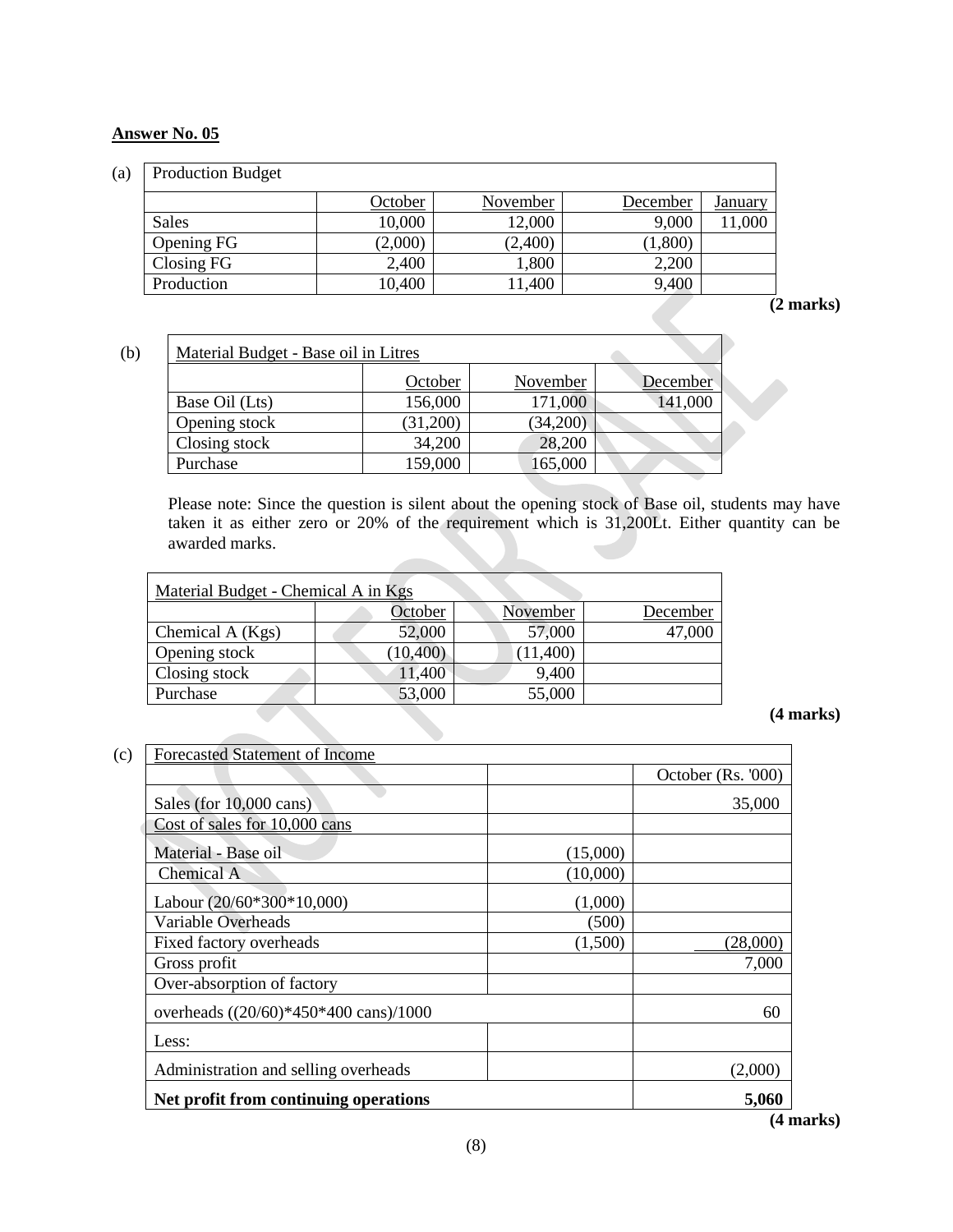| <b>Cash Budget</b>                             | October         |
|------------------------------------------------|-----------------|
| Receipts                                       | <b>Rs. '000</b> |
| <b>Debtors</b>                                 | 25,200          |
| Cash sales (35,000*20%)                        | 7,000           |
| Total receipts                                 | 32,200          |
| Payments                                       |                 |
| Raw materials - Base oil                       | 15,900          |
| Raw materials - Chemical A                     | 10,600          |
| Labour $(10,400*20/60*300)$                    | 1,040           |
| variable overheads                             | 520             |
| Factory overheads (20/60*450*10,000) - 500,000 | 1,000           |
| Administration and selling expenses            | 1,700           |
| Total payment                                  | 30,760          |
| Net cash flow                                  | 1,440           |
| Opening cash balance                           | 200             |
| <b>Closing cash balance</b>                    | 1,640           |

(a) Product costs are those costs that are identified with goods purchased or produced for resale. The products cost are attached to the cost of the product and included in the inventory valuation.

Example - Purchase cost, direct labour, manufacturing overheads, variable manufacturing cost etc.

Period costs are those costs that are not included in the inventory valuation and as a result are treated as expenses in the period in which they are incurred.

Example - management salary, administration charges etc.

(b) An opportunity cost is a cost that measures the opportunity that is lost or sacrificed when the choice of one course of action requires that an alternative course of action be given up.

Opportunity cost is a relevant cost and should be considered when evaluating mutually exclusive projects/proposals.

Example - If a material stock, purchased at Rs. 500,000/-, could only be sold as scraps at present for Rs. 100,000/-. If the management choose to reprocess it and use for some other purpose the opportunity cost would be the net realisable value of Rs. 100,000/-.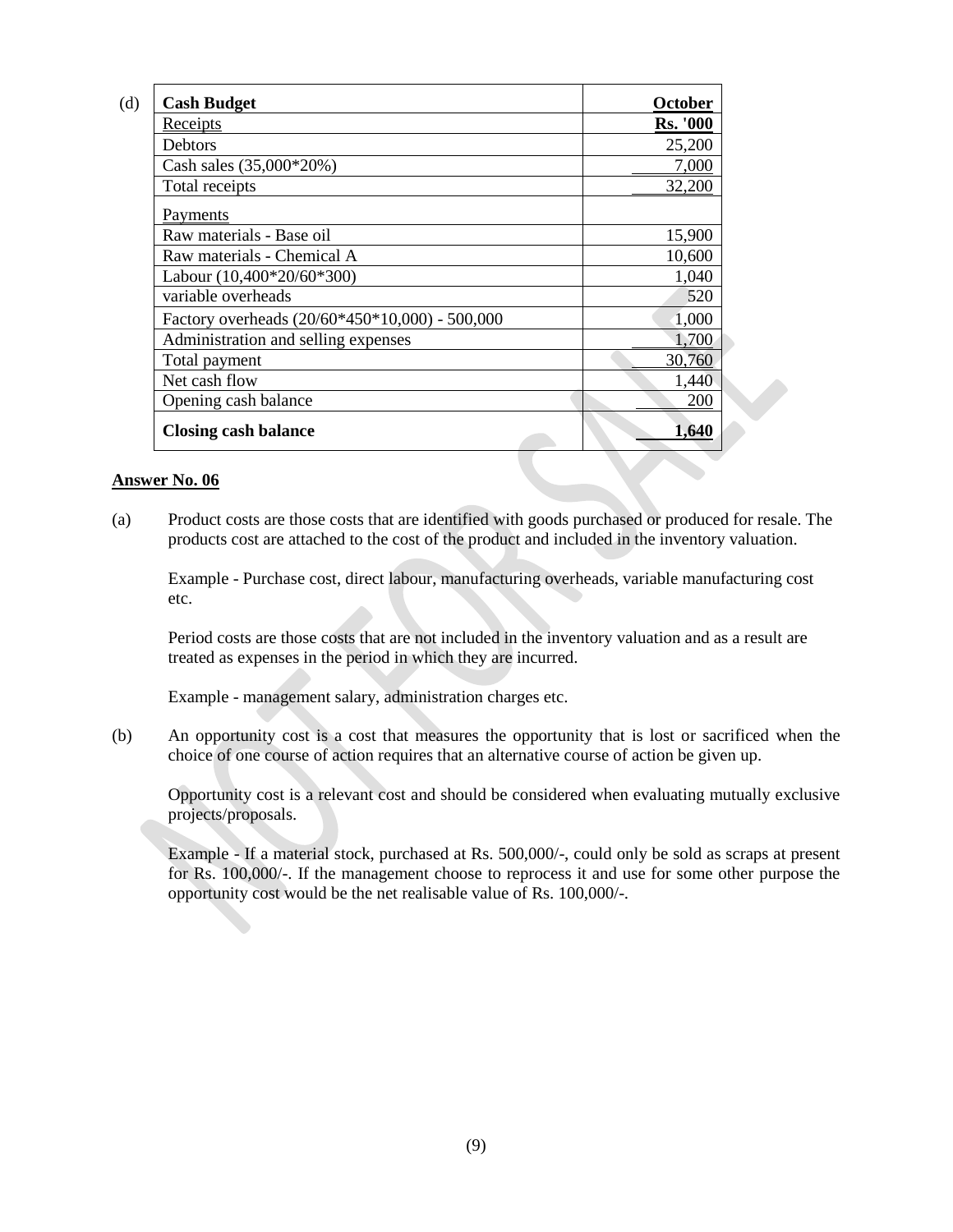| (c) | Computation of labour rate                            |          |                     |              |
|-----|-------------------------------------------------------|----------|---------------------|--------------|
|     | Basic pay $+$ Allowances                              | 3500X 12 |                     | 42,000.00    |
|     | <b>Fringe Benefits</b>                                | 1000X 12 |                     | 12,000.00    |
|     |                                                       |          |                     | 54,000.00    |
|     | Cost per day $54000/(300) = 180.00$                   |          |                     |              |
|     | Less: Sick Leave = $180 \text{ X } 20 \text{ X } 1/2$ |          |                     | (1,800.00)   |
|     |                                                       |          |                     | 52,200.00    |
|     | No of Working Hrs $(300-(30+20))\times 8$             |          |                     | 2,000        |
|     | <b>Std Labour Hrs Rate</b>                            |          | 52,200/2000         | <b>26.10</b> |
|     | If There is no sick leave                             |          |                     |              |
|     | <b>Std</b> Labour Rate                                |          | 54,000              |              |
|     |                                                       |          | $(300-30) \times 8$ |              |

| <b>Cost Sheet</b>           | 4000 Units   |           |
|-----------------------------|--------------|-----------|
|                             | <b>Total</b> | Per Unit  |
|                             | <b>Rs</b>    | <b>Rs</b> |
| <b>Fabric Consumed</b>      | 80,000.00    | 20.00     |
| Direct Wages                | 50,000.00    | 12.50     |
| <b>Production Over Head</b> | 32,000.00    | 8.00      |
| <b>Factory Cost</b>         | 162,000.00   | 40.50     |
| Administrative OH 10%       | 3,200.00     | 0.80      |
|                             | 165,200.00   | 41.30     |
| Closing Stock (41.3X 400)   | (16,520.00)  |           |
|                             | 148,680.00   |           |
| Selling OH @ 1.50           | 5,400.00     | 1.50      |
|                             | 154,080.00   | 42.80     |
| Profit                      | 25,920.00    | 7.20      |
| Sales 3600 X 50             | 180,000.00   | 50.00     |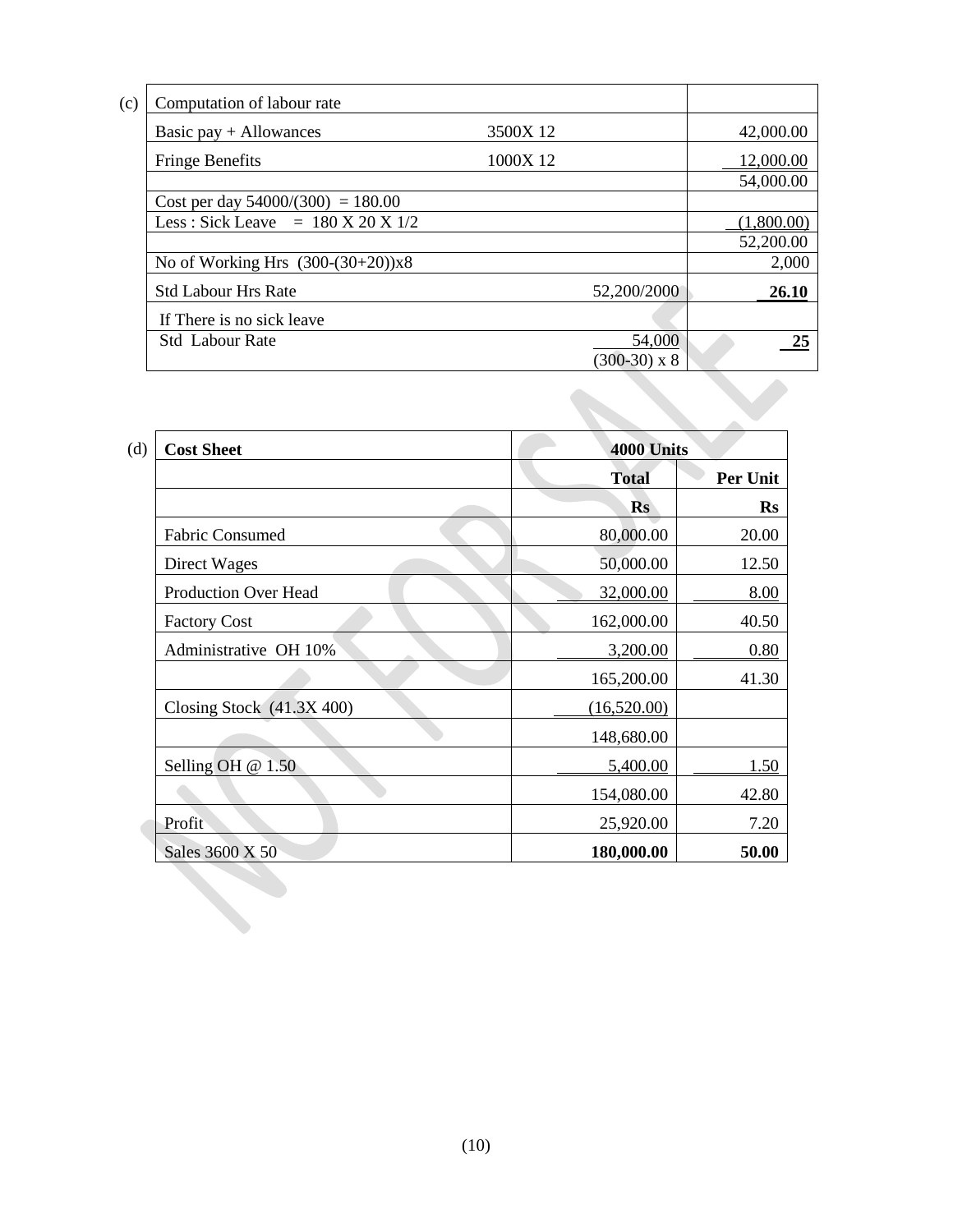(a) Process costing is used when producing an identical output where it is unnecessary to assign individual units to manufacture the output since it uses same amount of material, labour and other costs. This involves in chemical processing, oil refining etc.

But Job costing is required when the each unit or batch of the output is unique. This require assigning cost relevant to each job separately. For example, job costing involves when a vehicle repairer undertakes repairs where each repair is unique and needs to be separately costed.

(b)

| (i)  |                       | <b>Units</b> |
|------|-----------------------|--------------|
|      | Opening balance       | 200.00       |
|      | <b>From Process I</b> | 10,000.00    |
|      |                       | 10,200.00    |
|      | Normal loss $(5%)$    | (500.00)     |
|      | Abnormal loss         | (100.00)     |
|      | Less closing balance  | (300.00)     |
|      | <b>Finished goods</b> | 9,300.00     |
| (ii) | Total transferred     | 9,300.00     |
|      | Opening WIP           | (200.00)     |
|      | Started and completed | 9,100.00     |

(iii) Computation of Equivalent Units

|                               | Qty (Units) | Process I<br>output | Additional<br>Material       | Labour    | Overheads |
|-------------------------------|-------------|---------------------|------------------------------|-----------|-----------|
| Opening WIP                   | 200         |                     | -                            | 80        | 80        |
| Started and completed during  |             |                     |                              |           |           |
| the month (9,300-200)         | 9,100       | 9,100               | 9,100                        | 9,100     | 9,100     |
| Normal Loss                   | 500         | -                   | $\qquad \qquad \blacksquare$ |           |           |
| <b>Abnormal Loss</b>          | 100         | 100                 | 100                          | 100       | 100       |
| <b>Closing Stock</b>          | 300         | 300                 |                              | 150       | 150       |
| <b>Total Equivalent units</b> | 10,200      | 9,500               | 9,200                        | 9,430     | 9,430     |
| Cost incurred during the      |             |                     |                              |           |           |
| month                         |             | 47,500,000          | 11,540,000                   | 4,715,000 | 2,829,000 |
| Less: Scrap sales of normal   |             |                     |                              |           |           |
| $loss (500*1000)$             |             | (500,000)           |                              |           |           |
| Net Cost                      |             | 47,000,000          | 11,540,000                   | 4,715,000 | 2,829,000 |
| Cost per Equivalent unit for  |             |                     |                              |           |           |
| the month                     |             | 4,947               | 1,254                        | 500       | 300       |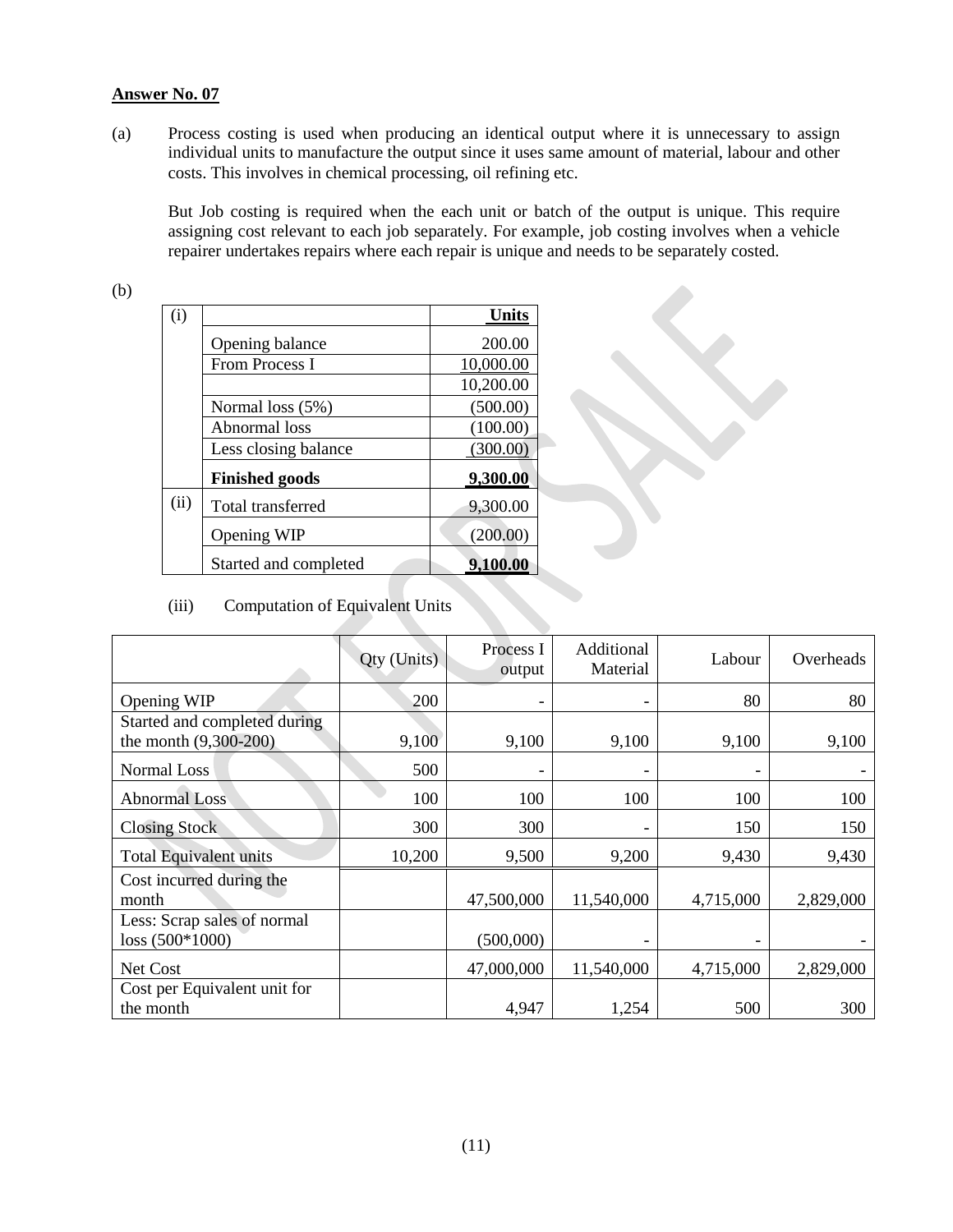# (iv) Normal Loss Account

|              | Qty | Value<br><b>Rs.'000</b> |              | Qty | Value<br><b>Rs.'000</b> |
|--------------|-----|-------------------------|--------------|-----|-------------------------|
| Process II   |     |                         |              |     |                         |
| Account      | 500 | 500.00                  | Cash/Debtors | 500 | 500.00                  |
| <b>Total</b> |     | 500.00                  | <b>Total</b> |     | 500.00                  |

Abnormal Loss Account

| Abnormal Loss Account |     |                         |              |     |                                |
|-----------------------|-----|-------------------------|--------------|-----|--------------------------------|
|                       | Qty | Value<br><b>Rs.'000</b> |              | Qty | <b>Value</b><br><b>Rs.'000</b> |
| Process II            |     |                         |              |     |                                |
| Account               | 100 | 700.00                  | Cash/Debtors | 100 | 100.00                         |
|                       |     |                         | Process P&L  |     | 600.00                         |
| <b>Total</b>          |     | 700.00                  | <b>Total</b> |     | 700.00                         |